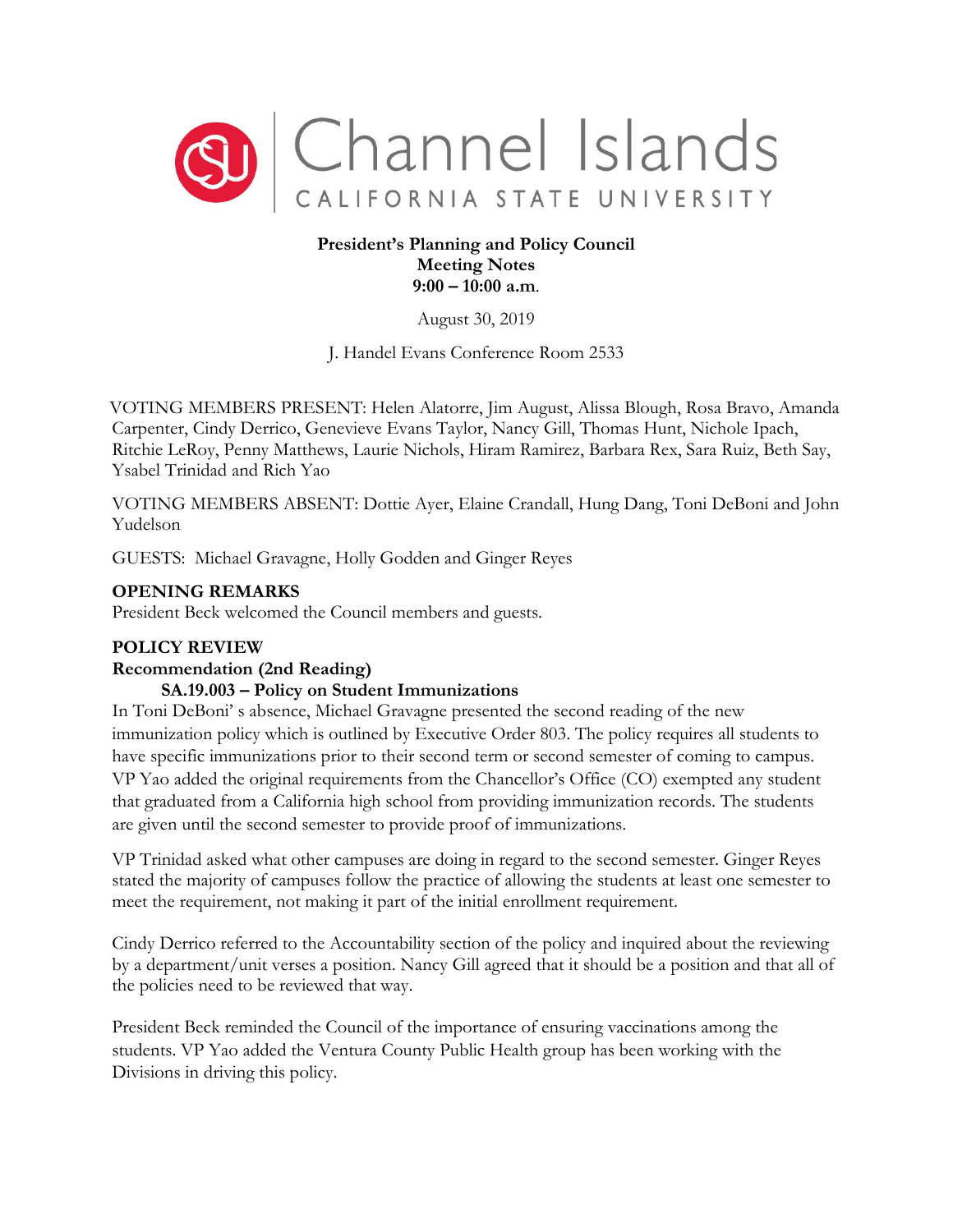Cindy suggested changing the policy to add 'verification' to the immunization process and to 'support' the response plan, instead of 'managing' it. Cindy also asked about the definition of the immunization hold and suggested 'negative' be added to the service indicator. Ginger agreed that this would clarify the hold for registration only.

President Beck asked for a recommendation for approval provided these points are clarified. The policy was approved.

## **Consent**

## **AA.12.001 - Policy on Application Roll-Over (G. Reyes)**

**AA.12.004 - Policy on Issuing Official CSU Channel Islands Transcripts (G. Reyes)** Cindy Derrico asked if the wording 'policy is revised to include online transcripts requests' is necessary. Ginger Reyes agreed that the wording could be removed as the process has moved to mostly online requests.

#### **AA.12.005 - Policy on Submission of Official Transcripts to CSU Channel Islands**

Cindy Derrico suggested changing the wording from 'required' to 'advised' to have their own personal set of transcripts; Ginger Reyes agreed. Cindy also asked for clarification for the student admitted on conditional/provisional basis. President Beck suggested adding 'at the discretion of CSUCI' to the end of the paragraph.

With the minor changes included, President Beck asked for a recommendation for approval of these three policies. The policies were approved.

# **Discussion (1st Reading)**

**AA.12.003/SP.11.012 – Policy on Undergraduate Admissions Appeals (G. Reyes)** President Beck reminded the Council that any student who is not meeting the admissions requirements may appeal through a formal process. The process consists of a student submitting documentation which is reviewed by a committee on a weekly basis to determine a decision.

Each CSU campus is given a certain number of special exceptions a year. Our university never goes over that amount or is anywhere near that amount. The goal is to make sure the student actually succeeds and can graduate.

President Beck encouraged the Council to go back to their departments on campus, solicit feedback and get that back to Ginger.

### **Updates**

President Beck thanked Jim August, Chief Information Officer, and the IT team who responded quickly to the phishing attempt on campus. Jim stated the new self-serve password reset process worked very well.